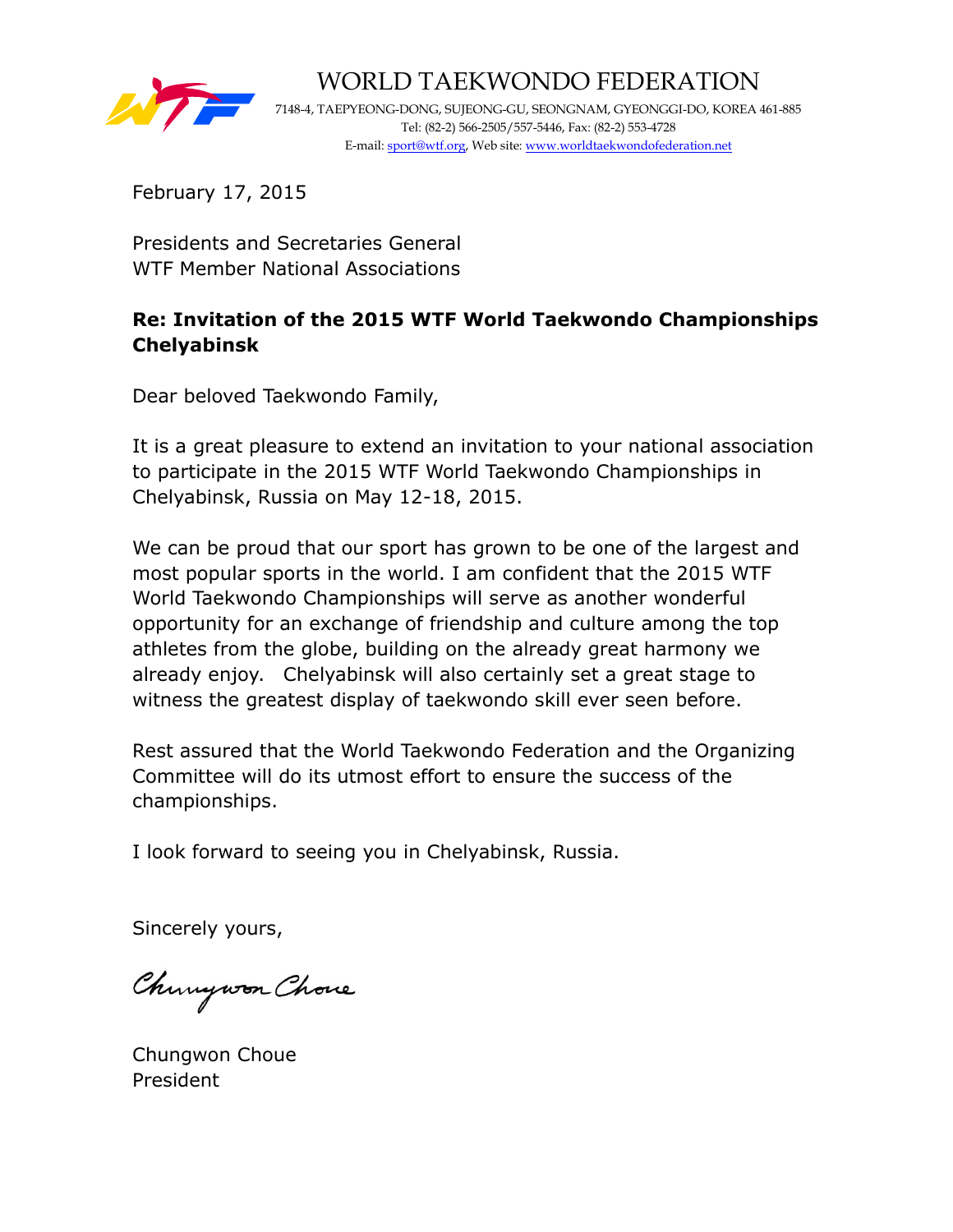



**Official Invitation and Outline**

# **OUTLINE**

## **2015 WTF WORLD TAEKWONDO CHAMPIONSHIPS CHELYABINSK**

| <b>PROMOTER:</b><br>1.             | WORLD TAEKWONDO FEDERATION (WTF)                                                                                                                        |
|------------------------------------|---------------------------------------------------------------------------------------------------------------------------------------------------------|
| <b>ADDRESS:</b>                    | 7148-4, Taepyeong-dong, Sujeong-gu, Seongnam, Gyeonggi-do, Korea 461-855                                                                                |
| <b>TELEPHONE:</b>                  | +82.2.556.2505 / 82.2.557.5446                                                                                                                          |
| FAX:                               | +82.2.553.4728                                                                                                                                          |
| <b>E-MAIL:</b>                     | sport@wtf.org (Sport Department)                                                                                                                        |
| <b>WEB-SITE:</b>                   | www.worldtaekwondofederation.net                                                                                                                        |
|                                    |                                                                                                                                                         |
| <b>ORGANIZING MNA:</b><br>2.       | Russian Taekwondo Union                                                                                                                                 |
| <b>ADDRESS:</b>                    | Office 428a, Luzhnetskaya Naberezhnaya 8, Moscow 119 270, Russia                                                                                        |
| <b>TELEPHONE:</b>                  | +7 495 637 0628                                                                                                                                         |
| FAX:                               | + 7 495 725 4708                                                                                                                                        |
| E-MAIL:                            | tkd@roc.ru, irina tkd@mail.ru                                                                                                                           |
|                                    |                                                                                                                                                         |
| <b>ORGANIZING COMMITTEE:</b><br>3. | 2015 World Taekwondo Championships Organizing Committee                                                                                                 |
| <b>ADDRESS:</b>                    | Chelyabinsk, 454080 Volodarskogo                                                                                                                        |
| <b>TELEPHONE:</b>                  | +7 351 263 8314 / +7 351 266 0777                                                                                                                       |
| E-MAIL:                            | worldtaekwondo2015@gmail.com                                                                                                                            |
| <b>WEB-SITE:</b>                   | www.worldtaekwondo2015.com                                                                                                                              |
|                                    |                                                                                                                                                         |
| <b>VENUE:</b><br>4.                | Traktor Arena, Chelyabinsk, Russia                                                                                                                      |
|                                    |                                                                                                                                                         |
| <b>QUALIFICATIONS</b><br>5.        |                                                                                                                                                         |
| <b>CRITERION #1:</b>               | In accordance with Article 4: Qualification of Contestant of the WTF Competition Rules, the contestant must be:                                         |
| <b>CRITERION #2:</b>               | Holder of the nationality of the participating team                                                                                                     |
|                                    | An athlete must be nominated by the pertinent national taekwondo association                                                                            |
| <b>CRITERION #3:</b>               | that is recognised by the World Taekwondo Federation<br>Holder of the Kukkiwon Poom or Dan Certificate                                                  |
|                                    | (* A copy of the Dan certificate should be enclosed when registering for                                                                                |
|                                    | accreditation. In case a contestant has applied for a Kukkiwon Dan certificate but                                                                      |
|                                    | has not received it yet, a copy of the Dan application form and the remittance                                                                          |
|                                    |                                                                                                                                                         |
|                                    | certificate sent to the Kukkiwon must be enclosed when registering for<br>accreditation. Please refer to the Kukkiwon Web site (www.kukkiwon.or.kr) for |
|                                    | more information.)                                                                                                                                      |
| <b>CRITERION #4:</b>               | An athlete must be 17 years old or older in the year of the 2015 WTF World                                                                              |
|                                    | Taekwondo Championships. Athletes born before January 1, 1999 will be eligible to                                                                       |
|                                    | participation in the Championships.                                                                                                                     |
| <b>CRITERION #5:</b>               | Holder of the WTF Global Athlete License (GAL)                                                                                                          |
|                                    | *** Holder of valid WTF Global Athlete Licence (GAL). Any questions on the WTF                                                                          |
|                                    | GAL please contact the WTF Global Licence Administation Manager at<br>gmsadmin@wtf.org                                                                  |

## **6. COMPETITION RULES**

WTF Competition Rules in force as of the start of the competition

#### **7. METHOD OF COMPETITION**

- i. Single elimination system
- ii. Grade: G-12
- iii. Seeding and drawing of lots: **For every weight category, regardless of number of athletes at a minimum a half (5o %) of the athletes will be seeded based on WTF World Ranking of May. (May**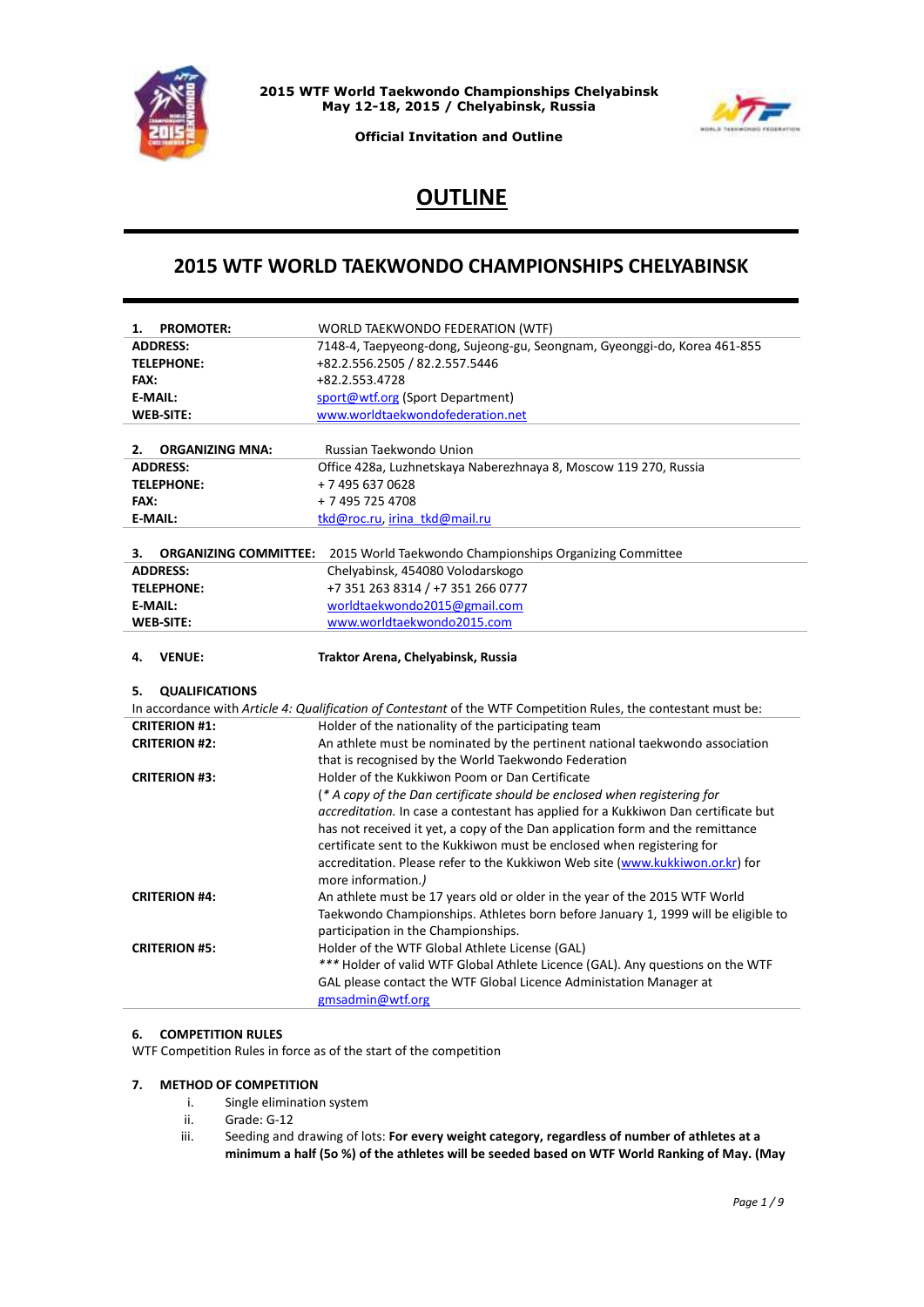



## **Official Invitation and Outline**

## **1 st)**

iv. Host Nation: **Athlete from the host nation has not been seeded within the 4th place; he/she will be seeded at the 4th place.** 

## **8. CONTEST TIME**

2 minutes x 3 rounds with 1 minute break

## **9. WEIGHT DIVISIONS**

| Men's division |                                  | Women's division |                                  |
|----------------|----------------------------------|------------------|----------------------------------|
| Under 54kg     | Not exceeding 54kg               | Under 46kg       | Not exceeding 46 kg              |
| Under 58kg     | Over 54 kg & Not exceeding 58 kg | Under 49kg       | Over 46 kg & Not exceeding 49 kg |
| Under 63kg     | Over 58 kg & Not exceeding 63 kg | Under 53kg       | Over 49 kg & Not exceeding 53 kg |
| Under 68kg     | Over 63 kg & Not exceeding 68 kg | Under 57kg       | Over 53 kg & Not exceeding 57 kg |
| Under 74kg     | Over 68 kg & Not exceeding 74 kg | Under 62kg       | Over 57 kg & Not exceeding 62 kg |
| Under 80kg     | Over 74 kg & Not exceeding 80 kg | Under 67kg       | Over 62 kg & Not exceeding 67 kg |
| Under 87kg     | Over 80 kg & Not exceeding 87 kg | Under 73kg       | Over 67 kg & Not exceeding 73 kg |
| Over 87kg      | Over 87 kg                       | Over 73kg        | Over 73 kg                       |

## **10. CONDITIONS FOR PARTICIPATING TEAMS**

i. Round-trip Airfare and Accommodation

Round trip airfare and and accommodation charges of room and board shall be borne by the participating National Association.

#### ii. Ground transportation

Ground transportation will be provided for national teams on arrival and departure, provided that the Organizing Committee has been informed of the date, time, and flight number of the national team's arrival and departure**.** The Organizing Committee will also provide ground transportation to and from all Official hotels, training venue and the venue provided that the national teams stay at the Official hotels.

#### **11. WTF GLOBAL LICENCE & ONLINE REGISTRATION**

#### **i. WTF Global Licence Registration**

All Athletes and Team officials must FIRST be registered with a WTF Global Athlete Licence (GAL) or Global Official Licence (GOL).

#### **ii. WTF Online Registration**

National Team Entry will only be accepted through the WTF online registration system and registration is only possible with a valid WTF Global Licence. National Team GMS administrator will be notified via email once online registration is open.

#### **12. ENTRY FEES**

i. The OC shall collect the entry fees from the participating national teams. The national team shall pay an entry fee to the Organizing Committee by cash in US\$ only at the WTF Registration Center accreditation center(s) in Chelyabinsk, Russia prior to the start of the Championships. Athletes shall not be allowed to compete without successful payment of entry fee to the Organizing Committee.

> Early Bird DISCOUNTED REGISTRATION FEES: A discount will be given to national teams that complete their registration during this period.

- $\bullet$  \$40 USD per athlete
- Discounted entry fee period will begin on March 10, 2015.
- Discounted entry fee period will end on March 20, 2015, 17:00 local time in Switzerland.

REGULAR ENTRY FEES: The national teams completing their registration during this period will be charged the regular registration fee.

- \$ 50 USD per athlete.
- Regular entry fee period will begin on March 20th, 17:01 local time in Switzerland.
- Regular entry fee period will end on April 15, 2015, 17:00 local time in Switzerland.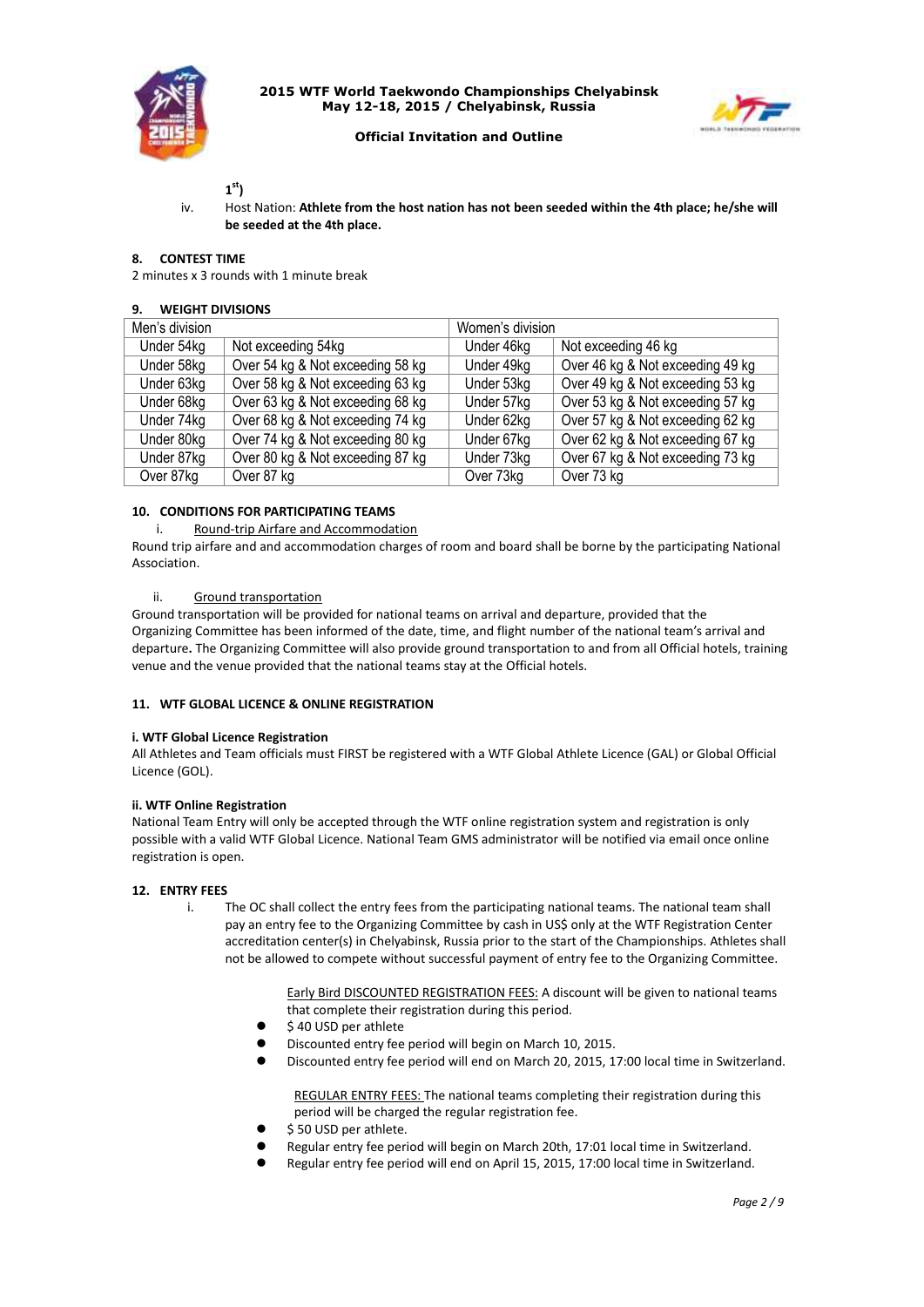



#### **Official Invitation and Outline**

**\*\* At the close of regular registration of April 15, 2015, if the Organizing Committee and the WTF decide to implement an extension of the Registration Period, this will be advertised by an official communication and then the following late registration dates and fees will apply \*\***

LATE REGISTRATION FEES: In the case that a late registration period is required the national teams completing their registration during this period will be charged this fee.

- \$70 per athlete.
- Late registration fee period would begin on April 16, 2015.
- Late registration period will end (if implemented) on April 22, 2015 local time in Switzerland.
- **LATE REGISTRATION PERIOD ONLY APPLIES IF THE WTF AND OC DECIDE TO IMPLEMENT THIS AND IF SO, THIS WILL BE INFORMED BY THE WTF OR OC IN AN OFFICIAL COMMUNICATION.**

## **13. ENTRY DEADLINES & IMPORTANT DATES**

.

i. **Entry deadline is April 15, 2015, 5pm local time in Switzerland**. Entry submission after this date/time will not be accepted under any circumstances.

ii. Late replacement due to injury shall be handled case by case.

- iii. The registered athletes or team officials may be replaced **without penalty until April**
- **15, 2015.**

iv. Entry fee of US\$50 per athlete will not be charged in case of cancellation of participation until April 15, 2015

v. Entry fee must be paid in case of the notice of cancellation of participating athletes after April 15, 2015 or no-show.

Athletes: Member National Associations can submit entry for a maximum of 8 male and 8 female athletes. No additional athletes will be accepted. No reserve athlete is accepted. No entry will be accepted or modified during on-spot registration.

Team officials: Member national association can register online for maximum one (1) Head of team per country, one (1) manager per team, two (2) coaches per team, one (1) team doctor per team (medical doctor), one (1) trainer per team & MNA officials: three (3) Member National Association (MNA) officials per country can be registered online.

In case of exceeding this number, **US\$100** will be charged per person before issuance of the accreditation card. US\$100 will be charged per team official registered onsite and per change made to the registered team.

**Any WTF Global Licence registration completed onsite will be charged a \$30 onsite processing fee for each WTF Global Licence required on top of the WTF Global Licence fee.**

#### **14. CLASSIFICATION OF RESULTS**

| <b>Individual Awards</b> |  |
|--------------------------|--|

Medals will be awarded to the top four athletes in the respective weight category of the pertinent championships:

| $1st$ PLACE:           | <b>GOLD MEDAL &amp; CERTIFICATE</b> |
|------------------------|-------------------------------------|
| $2nd$ PLACE:           | SILVER MEDAL & CERTIFICATE          |
| $3^{\text{rd}}$ PLACE: | BRONZE MEDAL & CERTIFICATE          |
| $3^{\text{rd}}$ PLACE: | BRONZE MEDAL & CERTIFICATE          |

All participated athletes will get ranking point. The points will be reflected on WTF World Ranking and WTF Olympic Ranking of June. The ranking points per winners of the championships shall be allocated as follows.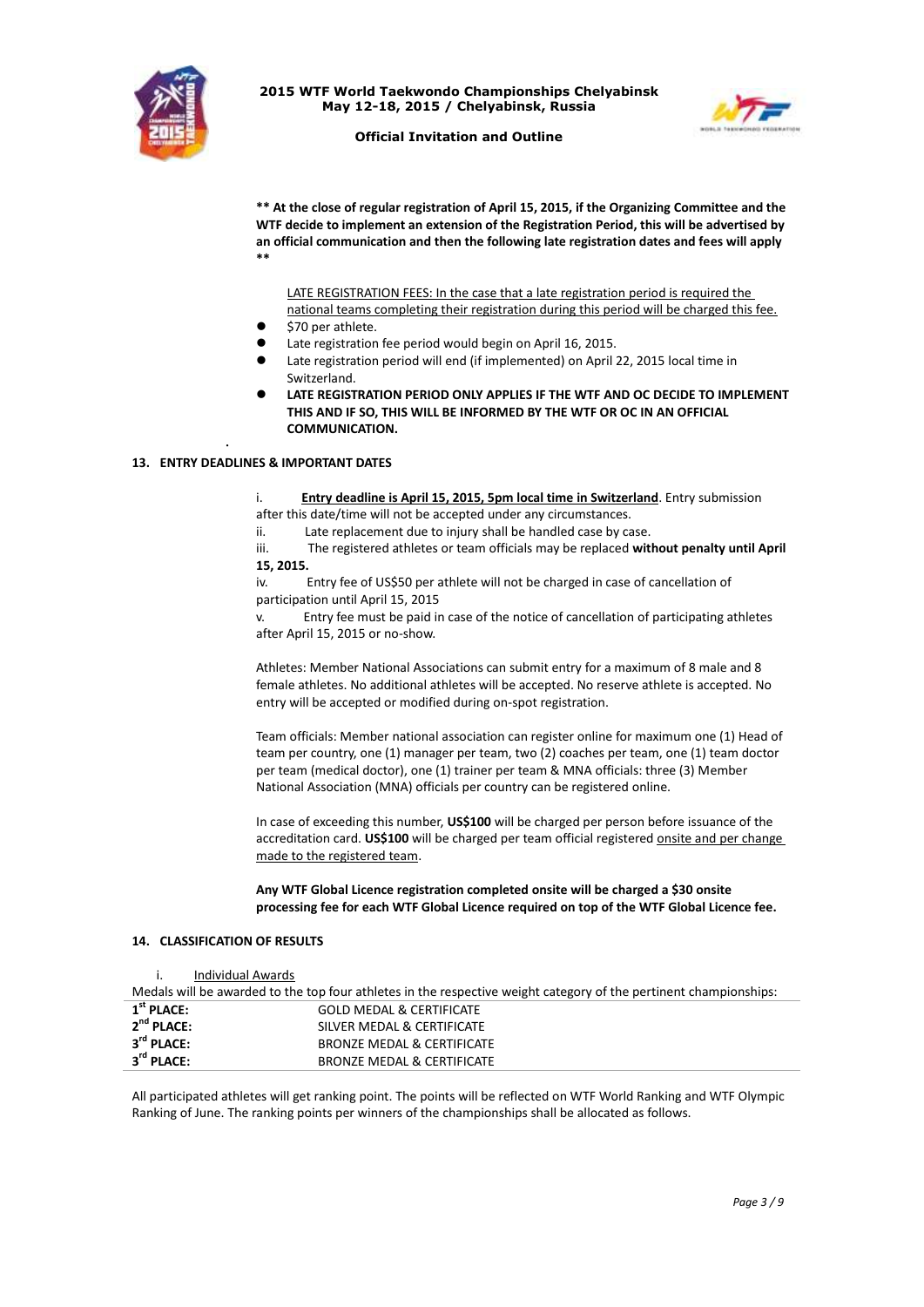



## **Official Invitation and Outline**

| Position   | <b>Ranking Point</b> |
|------------|----------------------|
| 1st place  | 120.00               |
| 2nd place  | 72.00                |
| 3rd place  | 43.20                |
| 5th place  | 25.92                |
| 9th place  | 18.14                |
| 17th place | 12.70                |
| 33rd place | 8.89                 |
| 65th place | 6.22                 |

#### ii. Team Awards

Based on the point system below, the top five (5) teams of the Men's division and the top five (5) teams of the Women's division will receive trophies:

| <b>RATIONALE</b>                                       | <b>POINTS AWARDED</b> |
|--------------------------------------------------------|-----------------------|
| For every contestant who passed the official weigh-in: |                       |
| For every win (including byes):                        |                       |
| For every Gold Medal:                                  |                       |
| For every Silver Medal:                                |                       |
| For every Bronze Medal:                                |                       |

Other prizes, such as the "Good Fighting Spirit Prize", "Active Participation Prize", MVPs and Best Referees and Best Coaches may be awarded to selected teams and individuals.

| <b>POSITION</b>      | <b>MAX. NO. OF MEMBERS</b> | <b>MAX. NO. OF MEMBERS</b> |  |
|----------------------|----------------------------|----------------------------|--|
|                      | <b>MALE</b>                | <b>FEMALE</b>              |  |
| <b>HEAD OF TEAM:</b> |                            |                            |  |
| MANAGER:             |                            |                            |  |
| COACH:               |                            |                            |  |
| TRAINER:             |                            |                            |  |
| TEAM DOCTOR:         |                            |                            |  |
| CONTESTANTS:         |                            | 8                          |  |

#### **15. TEAM ENTRIES PER COUNTRY (MAXIMUM 27 MEMBERS)**

#### **16. INTERNATIONAL REFEREES**

The WTF will appoint total one hundred (100) International Referees. The appointed international referees shall officiate at the 2015 WTF World Taekwondo Championships; the following conditions shall apply:

- i. International Referees are required to pay for their own roundtrip airfares.
- ii. The Organizing Committee shall pay for the expenses for eleven (11) nights' stay of room and board. **Check-in: May 8 / Check-out: May 19**
- iii. The Organizing Committee shall pay a per diem of US\$100 to the selected International Referees for competition period (total seven days; US\$700 per referee).

## **17. TECHNICAL DELEGATE AND COMPETITION SUPERVISORY BOARD**

The WTF will appoint one (1) Technical Delegate and four (4) members of the Competition Supervisory Board. The following conditions shall apply:

- i. The Organizing Committee shall pay for the expenses for eleven (11) nights' stay of room and board. **Check-in: May 8 / Check-out: May 19**
- ii. The Organizing Committee shall pay a per diem of US\$100 to the Technical Delegate and the members of the Competition Supervisory Board for competition period (total seven days; US\$700 per person).

#### **18. WTF-RECOGNIZED TAEKWONDO UNIFORM (***DOBOK***) AND PROTECTIVE EQUIPMENT**

- i. **Daedo** Protector and Scoring System (PSS) **including PSS Headgear** will be used for the Championships.
- ii. Participating contestants are required to wear WTF-recognized doboks and WTF-recognized protective equipment. The latest version of WTF-recognized manufacturers' list is available at the website of WTF [\(http://www.worldtaekwondofederation.net/recognized\)](http://www.worldtaekwondofederation.net/recognized).
- iii. The Organizing Committee will provide Protector and Scoring System (PSS) to the participating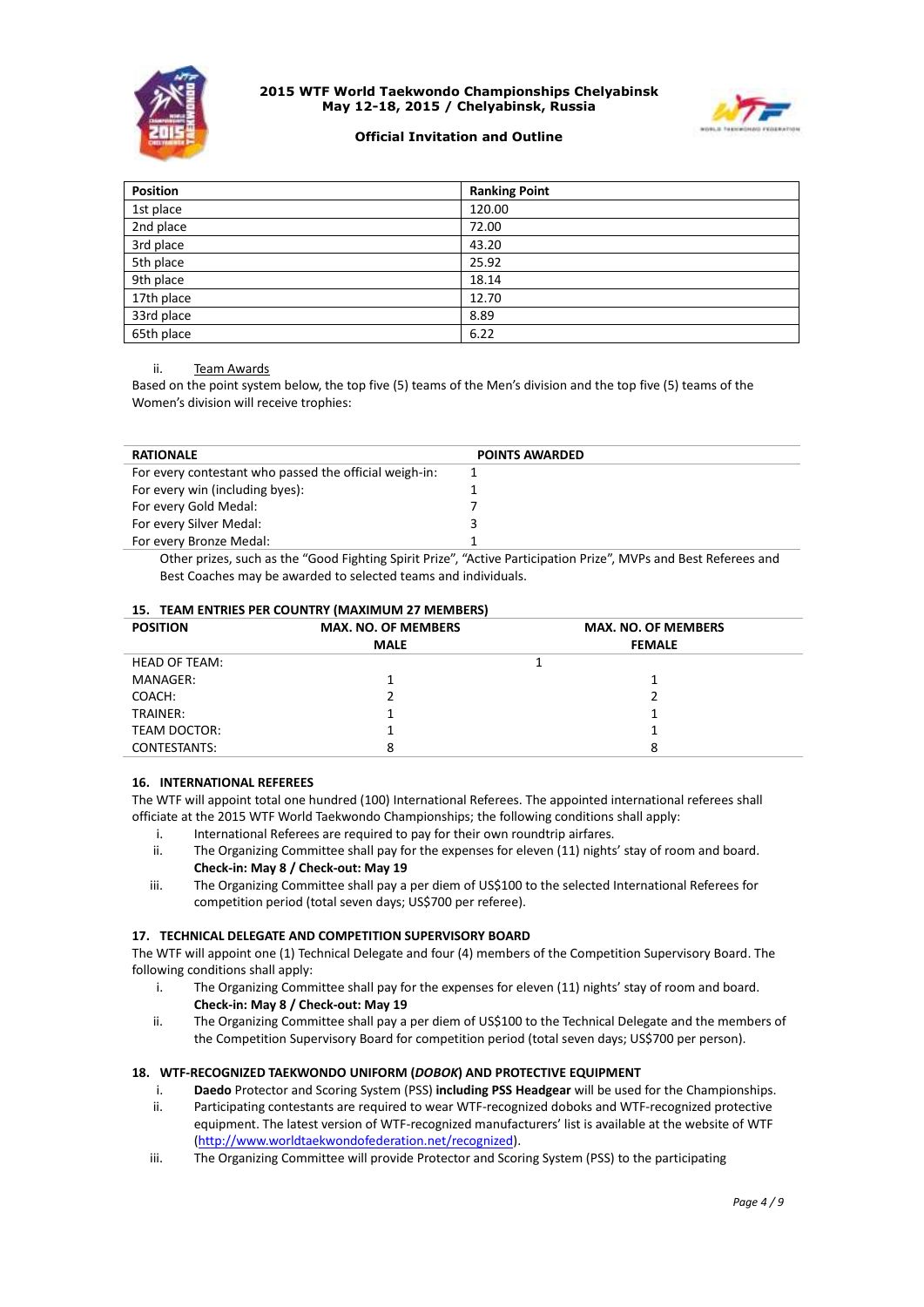



## **Official Invitation and Outline**

contestants. Participating contestants are required to bring their own groin guards, mouthpieces, gloves, sensing socks and shin and forearm guards for their personal use.

- iv. Before entering the field of play, all contestants will proceed to the inspection desk for inspection of their uniforms (doboks) and protective equipment. **Any contestant who wears unofficial uniforms (doboks) or protective equipment will not be permitted to compete.** Organizing Committee shall prepare white masking tapes to cover up any kind of identification of the manufacturers not recognized by the WTF.
- v. Instant Video Replay (IVR) System will be used.
- vi. Electronic communication system will be used for the requesting of IVR from coach to review jury.

## **19. IDENTIFIATION OF NOC CODE AND MANUFACTURER**

- i. National flag shall be located between 3cm and 3.4cm below the right shoulder line of upper garment.
- ii. NOC Code is a three-letter National Olympic Committee abbreviation, and it shall be printed at the back in black and centred at 5cm or higher from the bottom line of the upper garment within the size of 30cm width x 12cm height. The font of the letters shall be in bold "Verdana".
- iii. Manufacturer's identification (name, designation trademark, logo or any distinctive sign of the manufacturer) shall be located one per garment within 20 $\text{cm}^2$  except at the location of the WTF logo.

#### **20. MEDICAL CONTROL**

- i. The WTF Anti-Doping Rules, and where necessary the Code of the World Anti-Doping Agency, shall apply throughout the competitions.
- ii. Compulsory anti-doping tests will be carried out for all semi- finalists, while random tests will be conducted to one of the quarter-finalists who failed to advance to the semi-final. The WTF and/or WADA may carry out random out-of-competition testing prior to the championships. Therefore, all participating contestants are required to submit their latest and most accurate Athlete Location (Whereabouts Info) Forms to the WTF.
- iii. TUE (Therapeutic Use Exemption)

Athletes who take any substance or medicine listed in the "Prohibited List" of the WTF Anti-Doping Rules and Anti-Doping Code of World Anti-Doping Agency (WADA) for therapeutic purposes are requested to visit the website of WADA and make online filing of their TUE applications on ADAM[S http://www.wada](http://www.wada-ama.org/en/ADAMS/)[ama.org/en/ADAMS/](http://www.wada-ama.org/en/ADAMS/) and report to the WTF Sport Department a[t marcoienna@wtf.org](mailto:marcoienna@wtf.org) *by no later than April 20, 2015*. For more details, please see the following page of the WTF website:

[http://www.wtf.org/wtf\\_eng/site/anti\\_doping/06\\_therapeutic\\_use\\_exemptions.html](http://www.wtf.org/wtf_eng/site/anti_doping/06_therapeutic_use_exemptions.html)

For ADAMS login, please contact National Anti-Doping Organization (NADO) in your country or WTF Sport Department at [marcoienna@wtf.org.](mailto:marcoienna@wtf.org)

## **21. HEAD OF TEAM MEETING & DRAWING OF LOTS SESSION**

- i. The head of team meeting and the drawing of lots session shall be conducted two (2) days prior to the start of the championships that is May 10, 2015, in the presence of the WTF officials and the representatives of the participating nations.
- ii. The method and order of the draw may be changed depending on the decision of the Technical Delegate.
- iii. Depending on the decision of the Technical Delegate, WTF officials or Organizing Committee volunteers could be designated to draw lots on behalf of the officials of the participating nations who are not present at the time of the lot drawing session.

## **22. WEIGH-IN**

- i. Weigh-in of the contestants shall be completed one day before their scheduled competition day.
- ii. During the weigh-in, male contestants shall wear underpants and female contestants shall wear underpants and brassieres. However, contestants may weigh-in in the nude if they want to do so.

## **23. INDEMNITIES**

.

- i. The respective national taekwondo associations shall be responsible for ensuring that all officials and participants are covered with effective travel & medical insurance coverage.
- ii. Participants without proper insurance coverage will not be allowed to compete at the championships.
- iii. The Organizing Committee will acquire general Public Liability event insurance.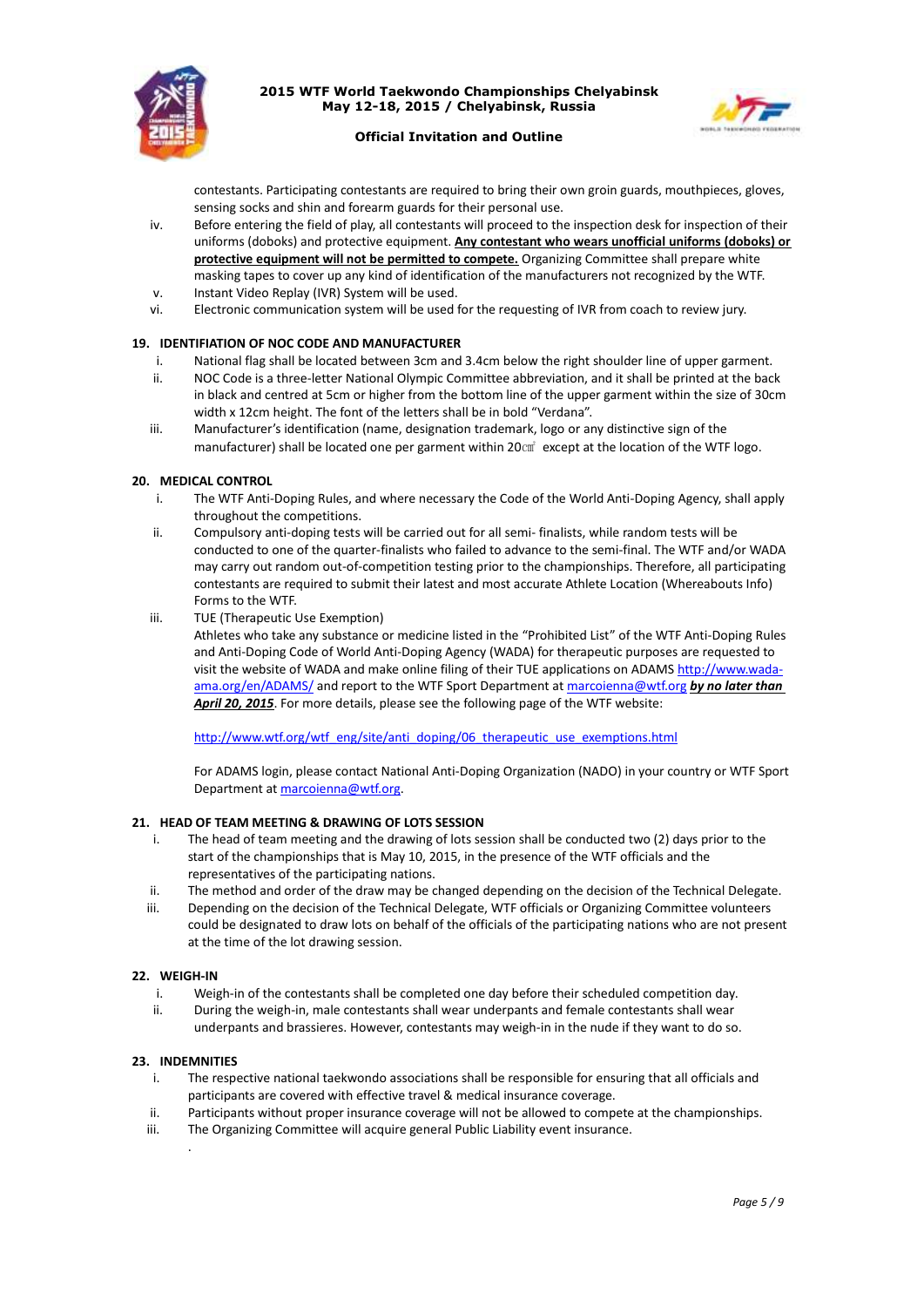



#### **Official Invitation and Outline**

#### **24. NATIONAL FLAG AND ANTHEM**

Every participating national taekwondo association is required to bring along the following items for use at the Opening and/or Closing ceremonies:

- i. Two (2) IOC-recognized national flags
	- Size: 90cm x 130cm
- ii. CD or DVD of the pertinent IOC-recognized national anthem

#### **25. ACCOMMODATION**

The participating teams are required to submit the hotel reservation to Organizing Committee by **no later than April 17, 2015**. For hotel reservation, please contact: [hotelworldtkd2015@gmail.com](mailto:hotelworldtkd2015@gmail.com)

#### **26. VISA INFORMATION**

The Organizing MNA can provide recommendation letters for visa applications.

However, MNA's are required to check the Russia entry visa application waiting times in their own countries and submit requests for recommendation letters to the organizing MNA. The Organising MNA cannot guarantee entry into the Russia and can only offer assistance. It is the responsibility of each athlete and MNA to apply for and secure the correct entry visa for the Russia. MNA's are requested to complete the attached visa application recommendation form at least one week before the waiting time deadline in their own country. (Visa information and contact details shall be informed shortly from Russian Taekwondo Union to each MNA.)

#### **27. ATHLETE REPLACEMENT**

In the event that the registered athletes should be replaced by another due to injuries, the Member National Association can officially request to the WTF for the replacement by **no later than May 5, 2015** by submitting 'Late athlete replacement form' together with certification from the medical doctor in the language of the pertinent country and also in English to *sport@wtf.org* with attention to WTF Sport Director. The decision on the acceptance will be made after evaluation of the submitted documents.

#### **28. COACH's ATTIRE**

**All Coaches are required to wear formal suit such as tie, jacket, dress shirt (long or short), and trouser from semifinal matches. If any coach refuses to wear abovementioned attire, he or she won't be allowing to coaching.**

#### **29. TEAM DOCTOR's MEETING**

**In order to receive accreditation card, all registered team doctors or physicians must attend team doctor's meeting on May 11th .**

Attachment

- 1. Timetable
- 2. Athlete late replacement form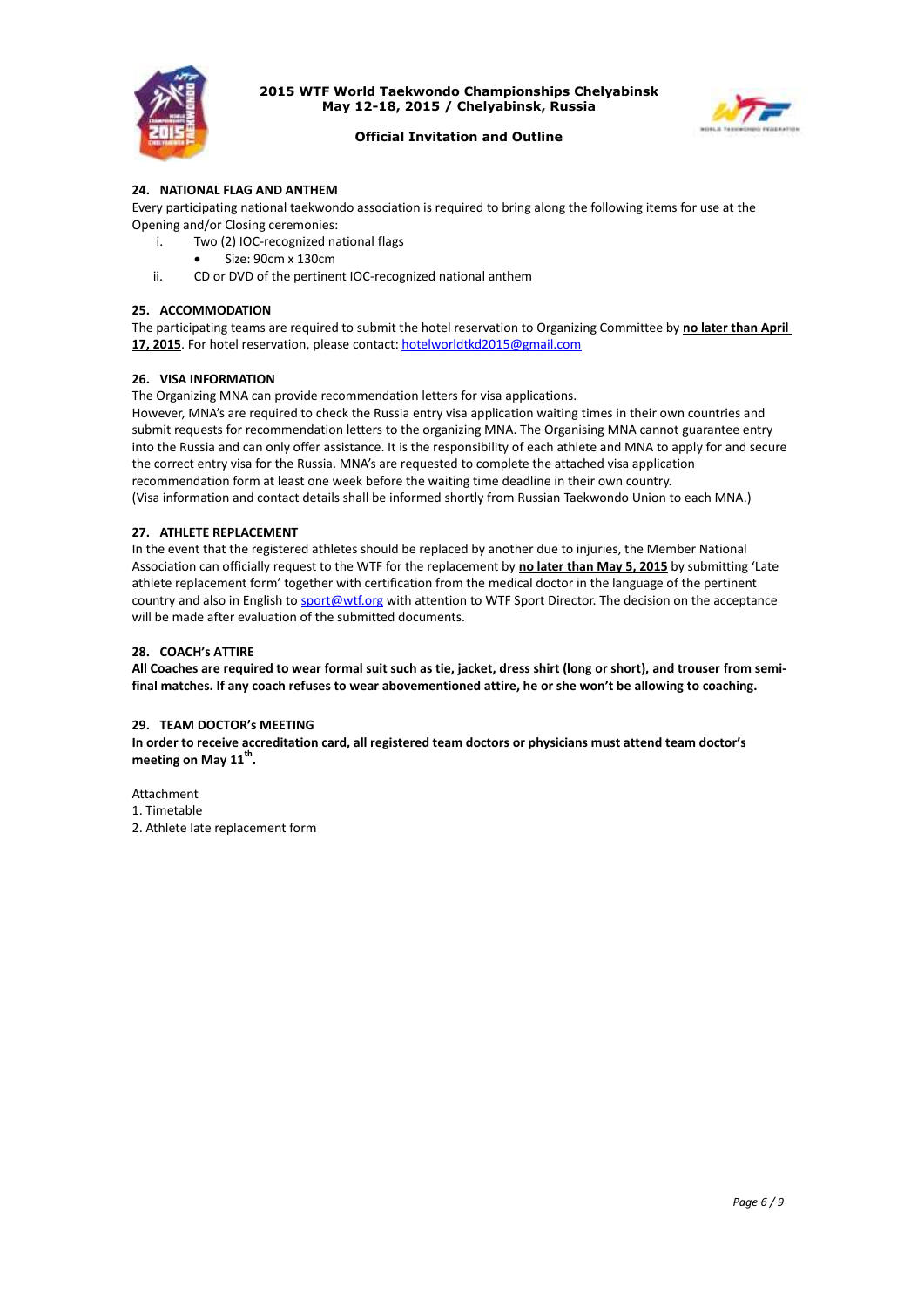



## **Official Invitation and Outline**

# **TIMETABLE (SUBJECT TO CHANGE)**

2015 WTF World Taekwondo Championships Chelyabinsk May 12-18, 2015 / Traktor Arena, Chelyabinsk, Russia

| <b>Date</b>   | <b>Time</b> | Event                                                             | <b>Place</b>                  |
|---------------|-------------|-------------------------------------------------------------------|-------------------------------|
| May 8-11      | 0900-1800   | Arrival and registration of the teams                             | Gold Hall, Malahit Hotel      |
| May 8-11      | 0900-1800   | Team training                                                     | <b>Training Area</b>          |
| May 9-11      | 0900-1800   | Referee meeting and training (training at the venue on May 10-11) | <b>Markshat Hotel</b>         |
| May 9         | 0900-1000   | Registration for 5 <sup>th</sup> Int'l Taekwondo Symposium        | <b>TBC</b>                    |
|               | 1000-1700   | 5 <sup>th</sup> International Taekwondo Symposium                 | <b>TBC</b>                    |
|               | 1400-       | <b>Expansion Committee Meeting</b>                                | Vidgof Hotel (HQ Hotel)       |
| May 10        | 1000-       | <b>WTF Council Meeting</b>                                        | Galaxy Hall 1, Radisson Hotel |
|               | 1000-1200   | 5th International Taekwondo Symposium                             | <b>TBC</b>                    |
|               | 1600-1800   | Head of Team Meeting and Drawing of Lots                          | Galaxy Hall, Radisson Hotel   |
| May 11        | 1000-1200   | Weigh-in (F-46kg and M-58kg)                                      | <b>Traktor Arena</b>          |
|               | 1230-1350   | Onsite registration for WTF General Assembly                      | Galaxy Hall, Radisson Hotel   |
|               | 1400-       | <b>WTF General Assembly</b>                                       | Galaxy Hall, Radisson Hotel   |
|               | 1400-1600   | <b>Team Doctor's Meeting</b>                                      | <b>Traktor Arena</b>          |
|               | 1600-       | MNA Survey explanation meeting                                    | Galaxy Hall, Radisson Hotel   |
|               | <b>TBC</b>  | <b>Welcome Reception</b>                                          | <b>Malahit Hotel</b>          |
| May 12        | 0900-1230   | Competitions (F-46kg and M-58kg)                                  | <b>Traktor Arena</b>          |
|               | 1000-1200   | Weigh-in (F-49kg and M-74kg)                                      | <b>Traktor Arena</b>          |
|               | 1230-1400   | Lunch break                                                       |                               |
|               | 1400-1700   | Competitions (F-46kg and M-58kg)                                  | Traktor Arena                 |
|               | 1800-1930   | <b>Opening Ceremony</b>                                           | <b>Traktor Arena</b>          |
| May 13        | 0900-1230   | Competitions (F-49kg and M-74kg)                                  | <b>Traktor Arena</b>          |
|               | 1000-1200   | Weigh-in (F-67kg and M-68kg)                                      | <b>Traktor Arena</b>          |
|               | 1230-1400   | Lunch break                                                       |                               |
|               | 1400-1800   | Competitions (F-49kg and M-74kg)                                  | <b>Traktor Arena</b>          |
|               | 1900-2100   | Semi-finals and finals (F-46kg and M-58kg)                        | Traktor Arena                 |
|               | 2100-2130   | Awarding Ceremony (F-46kg and M-58kg)                             | <b>Traktor Arena</b>          |
| May 14        | 0900-1230   | Competitions (F-67kg and M-68kg)                                  | Traktor Arena                 |
|               | 1000-1200   | Weigh-in (F-53kg, F+73kg and M-54kg)                              | <b>Traktor Arena</b>          |
|               | 1230-1400   | Lunch break                                                       |                               |
|               | 1400-1800   | Competitions (F-67kg and M-68kg)                                  | <b>Traktor Arena</b>          |
|               | 1900-2100   | Semi-finals and finals (F-49kg and M-74kg)                        | Traktor Arena                 |
|               | 2100-2130   | Awarding Ceremony (F-49kg and M-74kg)                             | <b>Traktor Arena</b>          |
| <b>May 15</b> | 0900-1230   | Competitions (F-53kg, F+73kg and M-54kg)                          | <b>Traktor Arena</b>          |
|               | 1000-1200   | Weigh-in (F-73kg, M-87 and M+87kg)                                | <b>Traktor Arena</b>          |
|               | 1230-1400   | Lunch break                                                       |                               |
|               | 1400-1800   | Competitions (F-53kg, F+73kg and M-54kg)                          | <b>Traktor Arena</b>          |
|               | 1900-2100   | Semi-finals and finals (F-67kg and M-68kg)                        | <b>Traktor Arena</b>          |
|               | 2100-2130   | Awarding Ceremony (F-67kg and M-68kg)                             | <b>Traktor Arena</b>          |
| May 16        | 0900-1230   | Competitions (F-73kg, M-87 and M+87kg)                            | <b>Traktor Arena</b>          |
|               | 1000-1200   | Weigh-in (F-57kg and M-63kg)                                      | <b>Traktor Arena</b>          |
|               | 1230-1400   | Lunch break                                                       |                               |
|               | 1400-1800   | Competitions (F-73kg, M-87 and M+87kg)                            | <b>Traktor Arena</b>          |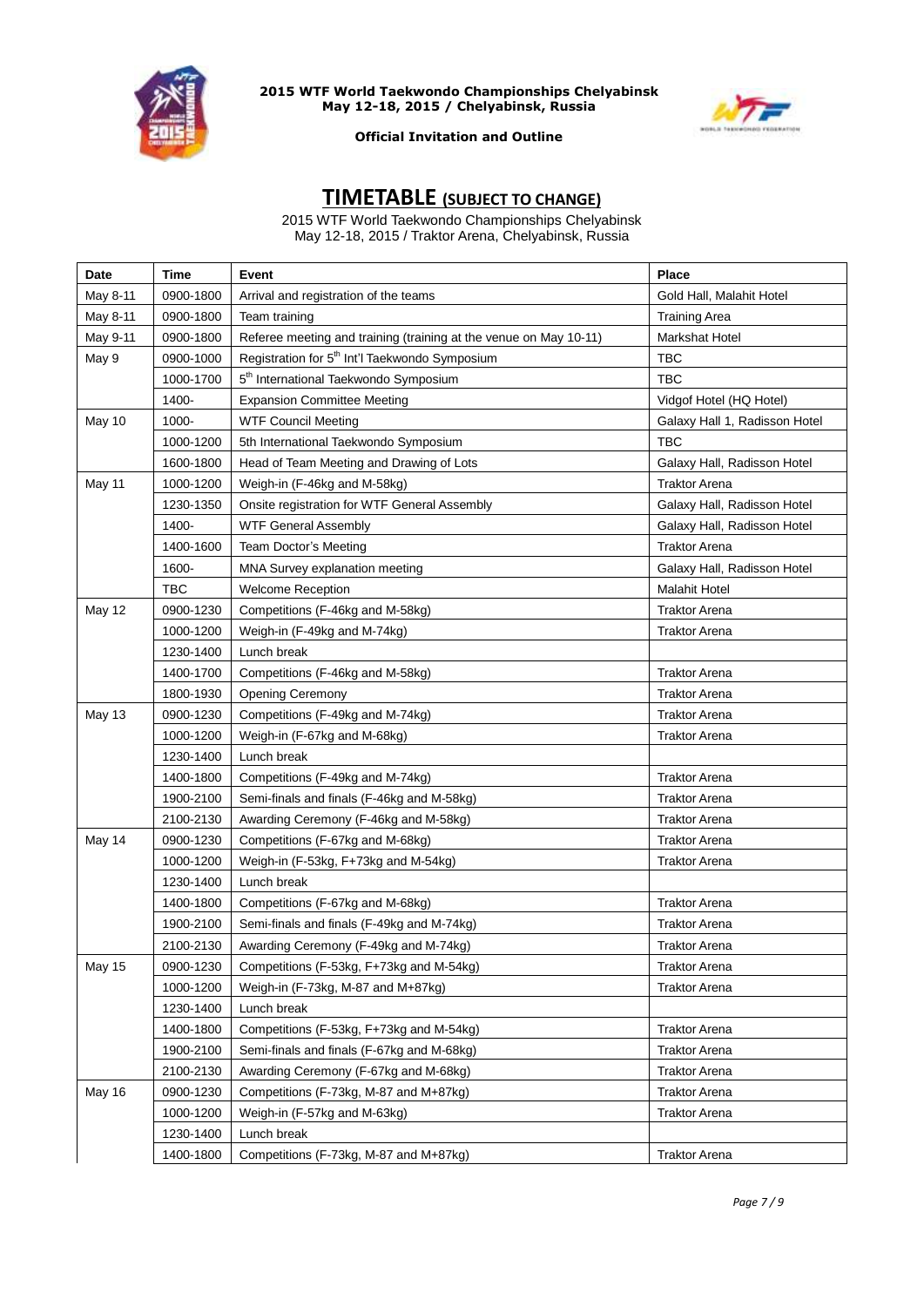



## **Official Invitation and Outline**

|        | 1900-2130 | Semi-finals and finals (F-53kg, F+73kg and M-54kg) | <b>Traktor Arena</b> |
|--------|-----------|----------------------------------------------------|----------------------|
|        | 2130-2215 | Awarding Ceremony (F-53kg, F+73kg and M-54kg)      | <b>Traktor Arena</b> |
| May 17 | 0900-1230 | Competitions (F-57kg and M-63kg)                   | <b>Traktor Arena</b> |
|        | 1000-1200 | Weigh-in (F-62kg and M-80kg)                       | <b>Traktor Arena</b> |
|        | 1230-1400 | Lunch break                                        |                      |
|        | 1400-1800 | Competitions (F-57kg and M-63kg)                   | <b>Traktor Arena</b> |
|        | 1900-2130 | Semi-finals and finals (F-73kg, M-87 and M+87kg)   | <b>Traktor Arena</b> |
|        | 2130-2215 | Awarding Ceremony (F-73kg, M-87 and M+87kg)        | <b>Traktor Arena</b> |
| May 18 | 0900-1230 | Competitions (F-62kg and M-80kg)                   | <b>Traktor Arena</b> |
|        | 1230-1400 | Lunch break                                        |                      |
|        | 1400-1700 | Competitions (F-62kg and M-80kg)                   | <b>Traktor Arena</b> |
|        | 1800-1930 | Semi-finals and finals (F-57kg and M-63kg)         | <b>Traktor Arena</b> |
|        | 1930-2100 | Semi-finals and finals (F-62kg and M-80kg)         | <b>Traktor Arena</b> |
|        | 2100-2130 | Awarding Ceremony (F-57kg and M-63kg)              | <b>Traktor Arena</b> |
|        | 2130-2200 | Awarding ceremonies (F-62kg and M-80kg)            | <b>Traktor Arena</b> |
|        | 2200-2230 | <b>Closing Ceremony</b>                            | <b>Traktor Arena</b> |
| May 19 |           | Departure of the teams                             |                      |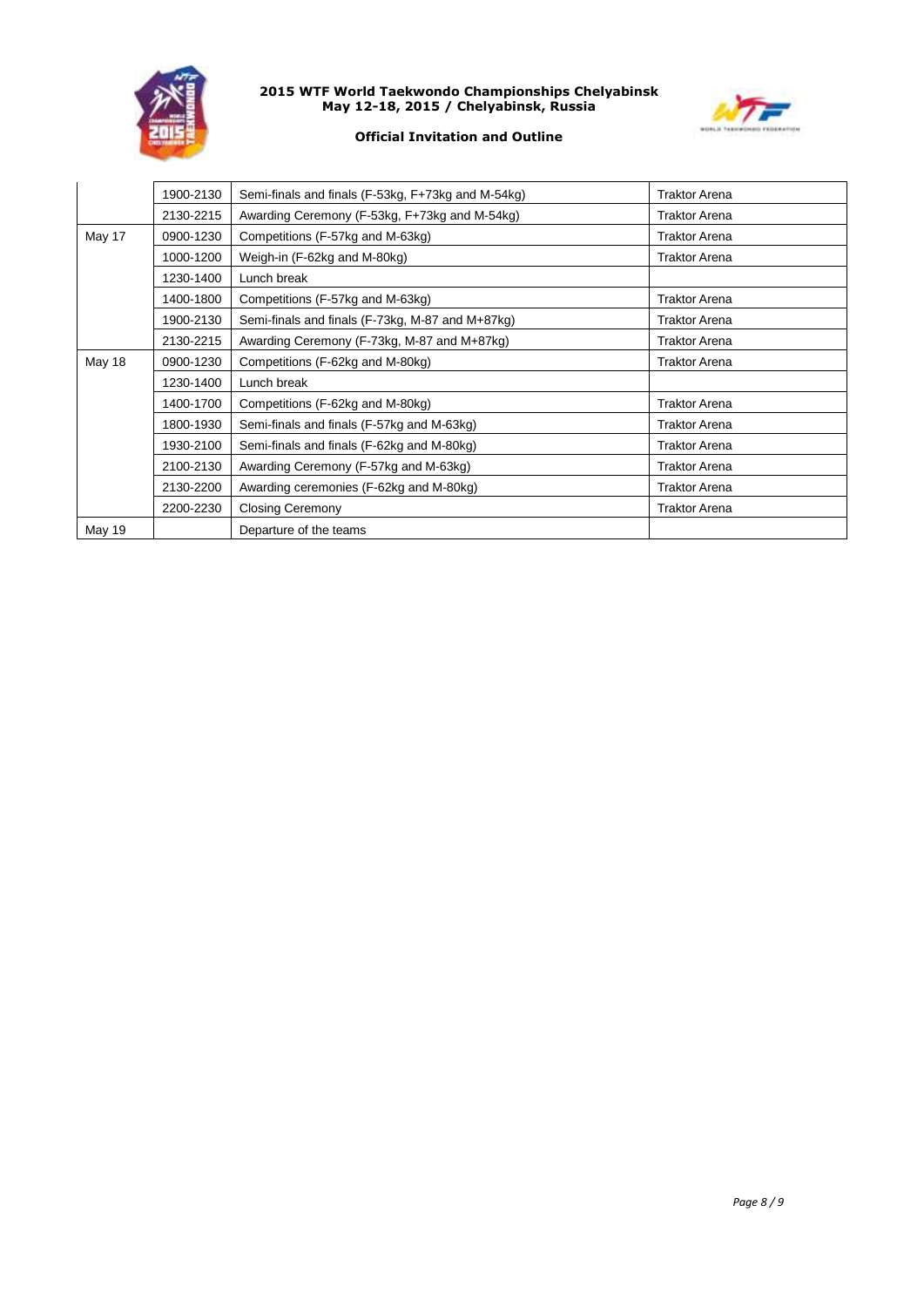



**Official Invitation and Outline**

# **ATHLETE LATE REPLACEMENT FORM**

**To: Mr. Jay Lee Sport Director World Taekwondo Federation Email: [sport@wtf.org](mailto:sport@wtf.org)**

#### **NAME OF COMPETITION: 2015 WTF World Taekwondo Championships Chelyabinsk**

#### **SUBSTITUED ATHLETE (to be removed from team list)**

| NAME OF NATIONAL ASSOCIATION         |                              |
|--------------------------------------|------------------------------|
| ATHELTE NAME (Family name in capital |                              |
| letter)                              |                              |
| <b>GENDER</b>                        | <b>MALE</b><br><b>IFEALE</b> |
| <b>WTF GAL Number</b>                |                              |
| Date of Birth                        | (Day/ Month/Year)            |
| <b>Weight Division</b>               | КG                           |
| Date and place of Injury             |                              |
| <b>Medical Condition</b>             |                              |
|                                      |                              |
|                                      |                              |
| Name of MNA President                |                              |
| Signature of MNA President           |                              |

 A separate certificate by the medical doctor on the athlete's injury and medical condition should be attached in the language of the pertinent country and in English.

## **SUBSTITUED ATHLETE (to be added to team list)**

| <b>NATIONALITY</b>                   |                             | PHOTO |
|--------------------------------------|-----------------------------|-------|
| ATHELTE NAME (Family name in capital |                             |       |
| <u>letter</u> )                      |                             |       |
| <b>GENDER</b>                        | <b>MALE</b><br><b>FEALE</b> |       |
| WTF GAL Number                       |                             |       |
| DATE OF BIRTH                        | (Day/ Month/ Year)          |       |
| <b>COUNTRY OF BIRTH</b>              |                             |       |
| <b>Weight Division</b>               | КG                          |       |
| <b>PASSPORT NUMBER</b>               |                             |       |
| KUKKIWON DAN CERTIFICATE NUMBER      |                             |       |

#### **MNA PRESIDENT SIGNATURE & STAMP**

**==========================**

*\* IMPORTANT: This form will be accepted only if medical confirmation in writing in English from the responsible medical doctor is attached to this form after due evaluation of the WTF.*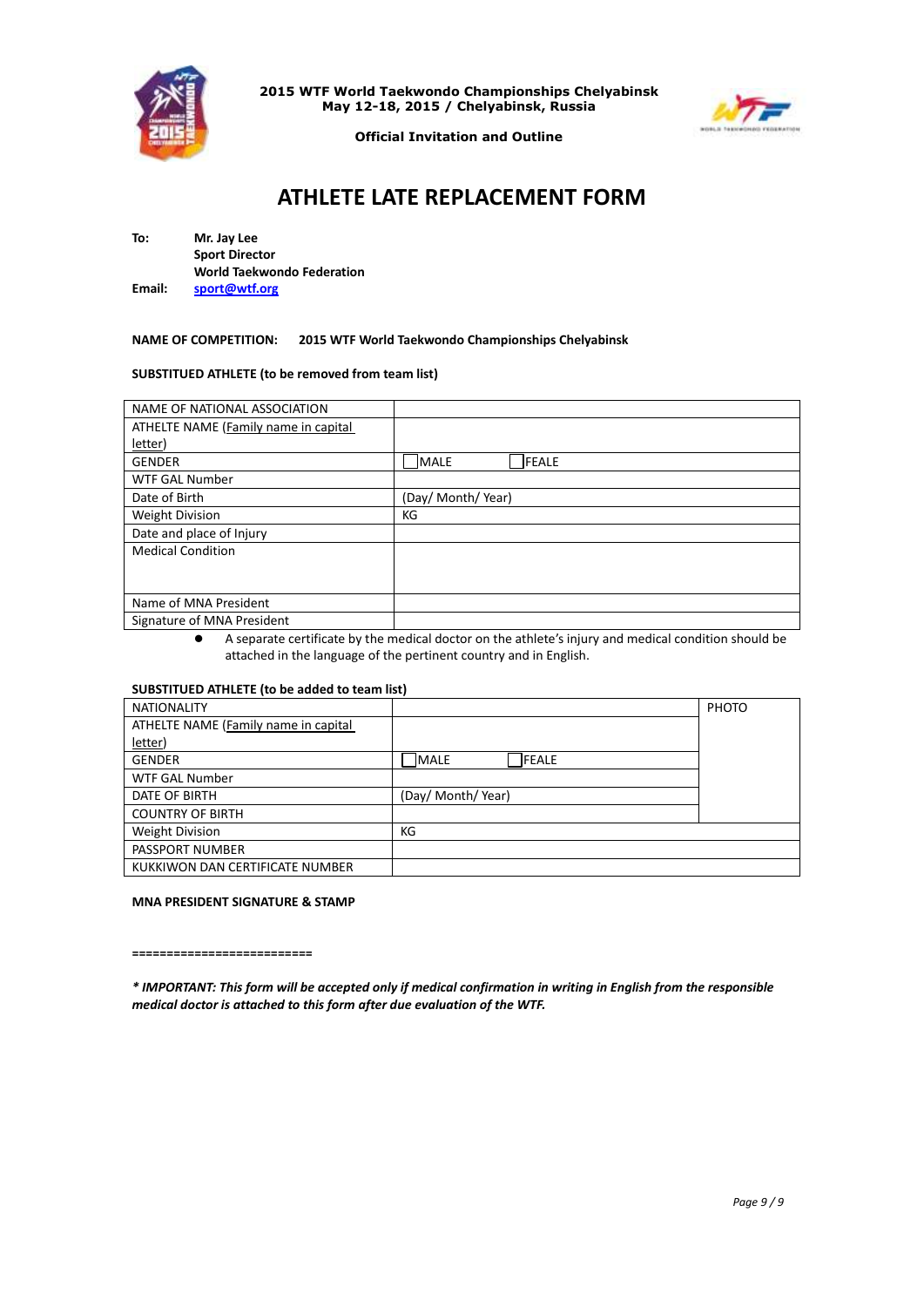



## **Official Invitation and Outline**

# **TIMETABLE (SUBJECT TO CHANGE)**

2015 WTF World Taekwondo Championships Chelyabinsk May 12-18, 2015 / Traktor Arena, Chelyabinsk, Russia

| Date     | Time       | Event                                                             | <b>Place</b>                  |
|----------|------------|-------------------------------------------------------------------|-------------------------------|
| May 8-11 | 0900-1800  | Arrival and registration of the teams                             | Gold Hall, Malahit Hotel      |
| May 8-11 | 0900-1800  | Team training                                                     | <b>Training Area</b>          |
| May 9-11 | 0900-1800  | Referee meeting and training (training at the venue on May 10-11) | Markshat Hotel                |
| May 9    | 0900-1000  | Registration for 5 <sup>th</sup> Int'l Taekwondo Symposium        | <b>TBC</b>                    |
|          | 1000-1700  | 5 <sup>th</sup> International Taekwondo Symposium                 | <b>TBC</b>                    |
|          | 1400-      | <b>Expansion Committee Meeting</b>                                | Vidgof Hotel (HQ Hotel)       |
| May 10   | 1000-      | <b>WTF Council Meeting</b>                                        | Galaxy Hall 1, Radisson Hotel |
|          | 1000-1200  | 5th International Taekwondo Symposium                             | <b>TBC</b>                    |
|          | 1600-1800  | Head of Team Meeting and Drawing of Lots                          | Galaxy Hall, Radisson Hotel   |
| May 11   | 1000-1200  | Weigh-in (F-46kg and M-58kg)                                      | <b>Traktor Arena</b>          |
|          | 1230-1350  | Onsite registration for WTF General Assembly                      | Galaxy Hall, Radisson Hotel   |
|          | 1400-      | <b>WTF General Assembly</b>                                       | Galaxy Hall, Radisson Hotel   |
|          | 1400-1600  | <b>Team Doctor's Meeting</b>                                      | <b>Traktor Arena</b>          |
|          | 1600-      | MNA Survey explanation meeting                                    | Galaxy Hall, Radisson Hotel   |
|          | <b>TBC</b> | <b>Welcome Reception</b>                                          | <b>Malahit Hotel</b>          |
| May 12   | 0900-1230  | Competitions (F-46kg and M-58kg)                                  | <b>Traktor Arena</b>          |
|          | 1000-1200  | Weigh-in (F-49kg and M-74kg)                                      | <b>Traktor Arena</b>          |
|          | 1230-1400  | Lunch break                                                       |                               |
|          | 1400-1700  | Competitions (F-46kg and M-58kg)                                  | <b>Traktor Arena</b>          |
|          | 1800-1930  | <b>Opening Ceremony</b>                                           | <b>Traktor Arena</b>          |
| May 13   | 0900-1230  | Competitions (F-49kg and M-74kg)                                  | <b>Traktor Arena</b>          |
|          | 1000-1200  | Weigh-in (F-67kg and M-68kg)                                      | <b>Traktor Arena</b>          |
|          | 1230-1400  | Lunch break                                                       |                               |
|          | 1400-1800  | Competitions (F-49kg and M-74kg)                                  | <b>Traktor Arena</b>          |
|          | 1900-2100  | Semi-finals and finals (F-46kg and M-58kg)                        | <b>Traktor Arena</b>          |
|          | 2100-2130  | Awarding Ceremony (F-46kg and M-58kg)                             | <b>Traktor Arena</b>          |
| May 14   | 0900-1230  | Competitions (F-67kg and M-68kg)                                  | <b>Traktor Arena</b>          |
|          | 1000-1200  | Weigh-in (F-53kg, F+73kg and M-54kg)                              | <b>Traktor Arena</b>          |
|          | 1230-1400  | Lunch break                                                       |                               |
|          | 1400-1800  | Competitions (F-67kg and M-68kg)                                  | <b>Traktor Arena</b>          |
|          | 1900-2100  | Semi-finals and finals (F-49kg and M-74kg)                        | <b>Traktor Arena</b>          |
|          | 2100-2130  | Awarding Ceremony (F-49kg and M-74kg)                             | <b>Traktor Arena</b>          |
| May 15   | 0900-1230  | Competitions (F-53kg, F+73kg and M-54kg)                          | <b>Traktor Arena</b>          |
|          | 1000-1200  | Weigh-in (F-73kg, M-87 and M+87kg)                                | <b>Traktor Arena</b>          |
|          | 1230-1400  | Lunch break                                                       |                               |
|          | 1400-1800  | Competitions (F-53kg, F+73kg and M-54kg)                          | <b>Traktor Arena</b>          |
|          | 1900-2100  | Semi-finals and finals (F-67kg and M-68kg)                        | <b>Traktor Arena</b>          |
|          | 2100-2130  | Awarding Ceremony (F-67kg and M-68kg)                             | <b>Traktor Arena</b>          |
| May 16   | 0900-1230  | Competitions (F-73kg, M-87 and M+87kg)                            | <b>Traktor Arena</b>          |
|          | 1000-1200  | Weigh-in (F-57kg and M-63kg)                                      | <b>Traktor Arena</b>          |
|          | 1230-1400  | Lunch break                                                       |                               |
|          | 1400-1800  | Competitions (F-73kg, M-87 and M+87kg)                            | <b>Traktor Arena</b>          |